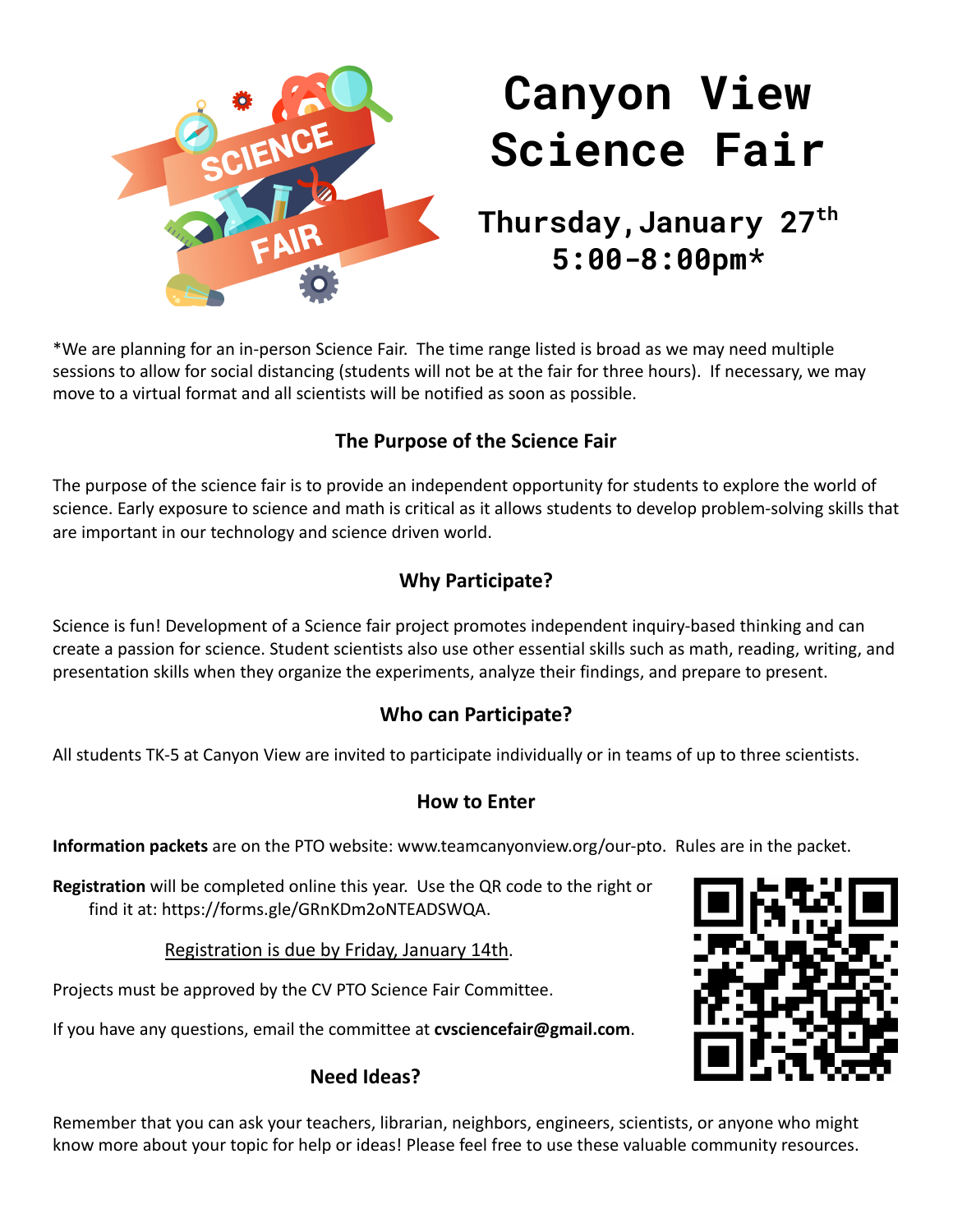## **Science Fair Rules:**

**1)** All students must be registered by a parent or guardian.

**2)** All project applications will be reviewed by the CV Science Fair committee. The Science Fair Committee reserves the right to remove any project that violates the Science Fair rules, may endanger public safety or is inappropriate. This decision is final. If you have any questions about the safety or suitability of your project during your presentation or before the fair, please contact the committee at cvsciencefair@gmail.com prior to doing the experiments.

**3)** All experiments must be supervised by a parent or guardian and adequate safety precautions taken.

**4)** All projects must be based on a question to which the scientist does not know the answer. Each project should express a question, propose a hypothesis, describe an experiment, present observations, and make a conclusion. For example, instead of a bug collection, your child might ask "How many bugs are in one square foot of my back yard?"

## **5)\* When the Science Fair is held in person**, each

scientist will be provided with half of a tabletop to display a project. Project size limit is 36" x 48". All projects should have a display board. You may cut a display board across the width and share the other half with a friend. Here is an example of a display board, however you do not need to follow the example. Display boards can be found at many stores including Michael's, Staples, and Office Depot. *Get your display board early so you can plan your presentation*. Display boards should be clear, simple, and neat. All students should have their name on their board.

**6)** Participants and their parents are responsible for their displays during the Science Fair and are expected to contain any fluids, loose materials and powders in an appropriate manner.



**7)** *Anything, which could be hazardous to the public, is prohibited from display***.** No live animal experiments will be permitted. No caustic chemicals or open flames will be allowed. No projectiles will be allowed.

**\* If the Science Fair is switched to a virtual format**, students will present their project to judges and answer questions over Zoom (or similar online application). Students are allowed to complete a typical project board as in years past (see above). However, scientists may also create a way to digitally share their work (via Powerpoint or similar program). We will ask that any presentation materials (or a photo of a project board) be submitted a day in advance so that we are able to get a copy to the judges in case technology doesn't cooperate on the night of the fair.

You will be notified by the Science Fair Committee (cysciencefair@gmail.com) if a switch to a virtual fair is required and given additional instructions promptly.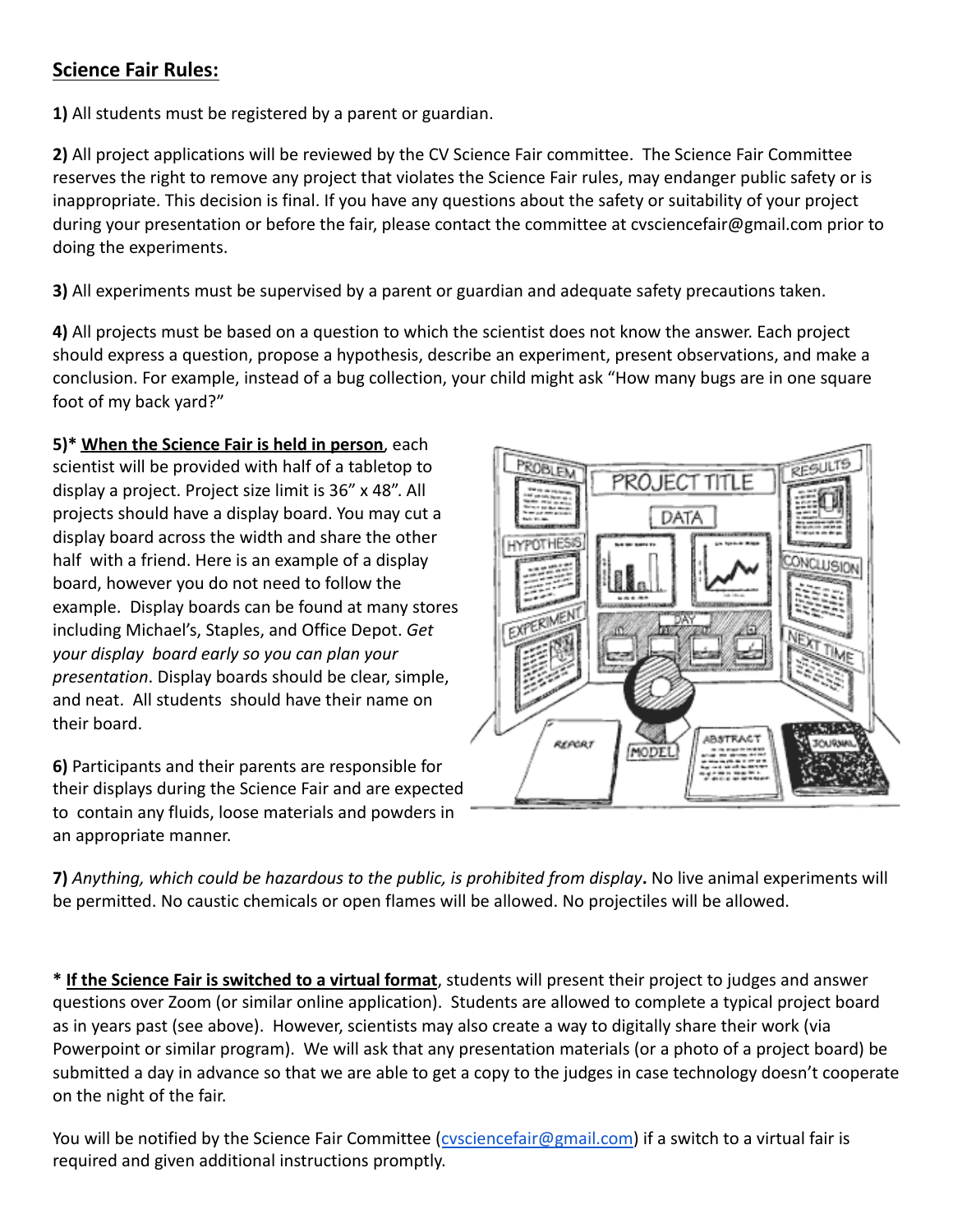#### **What is the Scientific Method?**

#### **The Scientific Method is what scientists use to learn about things:**

- ➢ **State the problem:** Your science fair project starts with a question. This might be based on an observation you have made or a particular topic that interests you. Think what you hope to discover during your investigation, what question would you like to answer? Your question needs to be about something you can measure and will typically start with words such as what, when, where, how or why. What is it that you want to find out? *Example: What does baking powder do in a cornbread muffin recipe? Or How does the baking powder affect how muffins look, feel and taste?*
- ➢ **Research the problem**: Talk to your science teacher or use resources such as books and the Internet to perform background research on your question. Gathering information now will help prepare you for the next step in the Scientific Method. *Example: Find out about baking powder. What ingredients are in baking powder? Go to the library and find books, explore on the internet.*
- ➢ **Make a hypothesis:** Using your background research and current knowledge, make an educated guess that answers your question. Your hypothesis should be a simple statement that expresses what you think will happen. What do you think is going to happen, or how do you think it works? *Example: If no baking powder is used, muffins will be smaller and denser. If more baking powder is used, muffins will be lighter.*
- ➢ **Conduct an experiment:** Create a step by step procedure and conduct an experiment that tests your hypothesis. The experiment should be a fair test that changes only one variable at a time while keeping everything else the same. If possible, repeat the experiment a number of times to ensure your original results weren't an accident. *Example: Bake three sets of six muffins. In one bowl, use no baking powder, in the second bowl, use 1 teaspoon and in the third, use two teaspoons.*
- ➢ **Record Your Data:** Document your results with detailed measurements, descriptions and observations in the form of notes, journal entries, photos, charts and graphs. Write down or take pictures of what happens when you try your experiment. NOTE: Keep track of your data; it will be exciting to see if your guess was right. *Example: Observe the size of the muffins with the varying amount of baking soda, record their size, density and taste in a graph, photo or chart.*
- ➢ **State your conclusion:** Analyze the data you collected and summarize your results in written form. Use your analysis to answer your original question, do the results of your experiment support your hypothesis? Did what you expected happen? What did you learn? NOTE: Your conclusion should tell us what your data showed you. *Ex: Baking powder is a leavening agent that produces carbon dioxide gas during the baking process. The carbon dioxide gas bubbles become trapped in the batter as it bakes, forming air spaces in the resultant muffins. Baking soda produces lighter, less dense corn muffins.*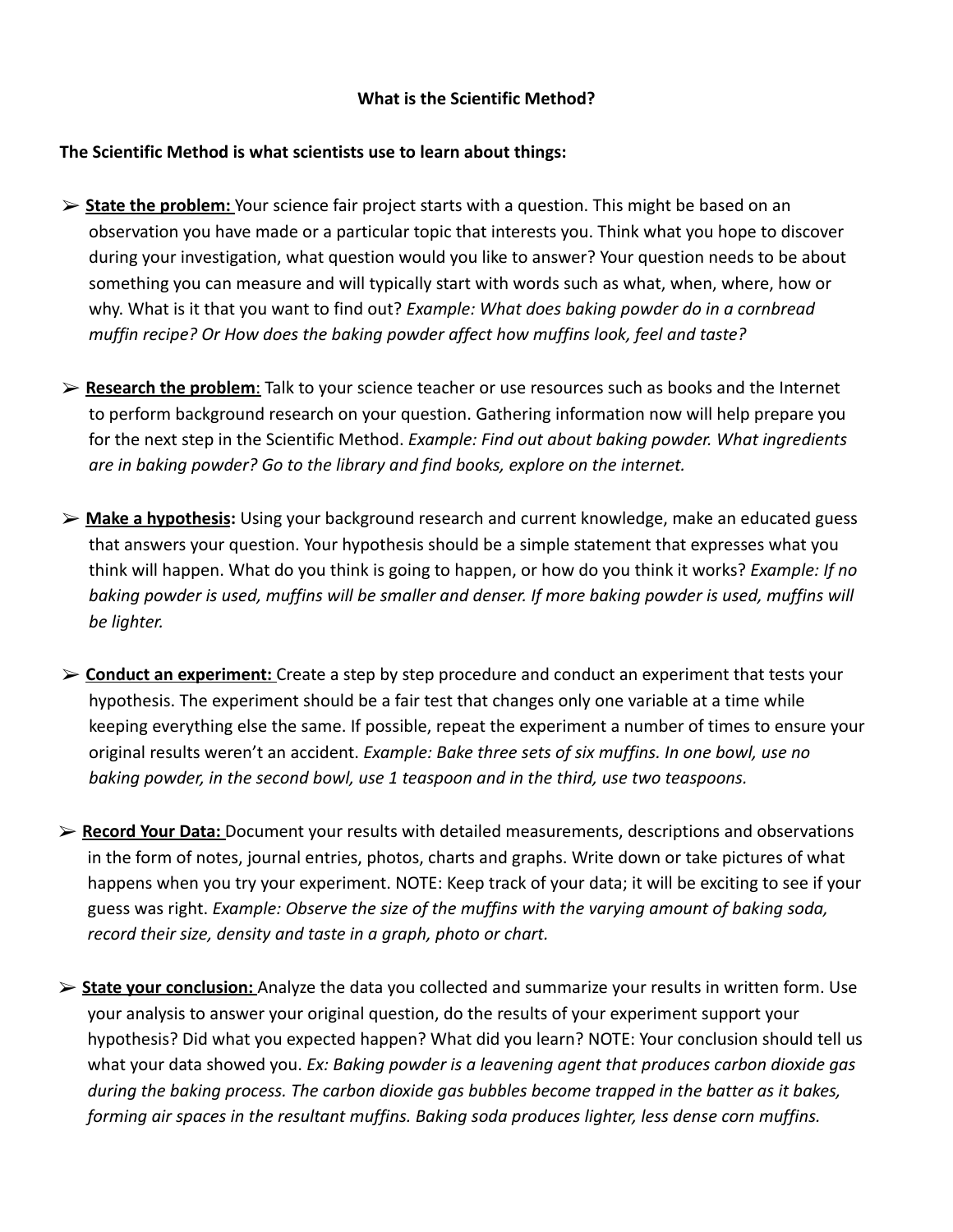## **Awards/Judging Information**

Scientists need to be ready to meet with judges at their table (or virtually if necessary) at the appointed time. Students should present their project independently.

All scientists will receive a ribbon and a certificate of participation.

Two Science Fair judges will watch the scientist(s) present their project and ask questions. They will both use a rubric to judge each project and their scores will be added to arrive at the final score. If there is a large disparity between the judge's scores, a third judge may review the project.

Two different rubrics will be used based on the grade(s) of the scientists. Both are included at the end of this packet. For TK through 2<sup>nd</sup> grade, the total possible points is 70 and for third through fifth grade, the total possible points is 90. Group projects will be scored using the rubric for the highest grade level of the participants (i.e. if a second and third grader collaborate, the 3rd-5th grade scoring rubric will be used to score the project). The color of ribbons awarded based on the rubric scores of both judges are listed below:

|                          | TK-2 <sup>nd</sup> Grade (Total 70 points) | 3 <sup>rd</sup> -5 <sup>th</sup> Grade (Total 90 points) |                                  |  |
|--------------------------|--------------------------------------------|----------------------------------------------------------|----------------------------------|--|
| 60-70 points Blue Ribbon |                                            | 77-90 points Blue Ribbon                                 |                                  |  |
| 49-60 points Red Ribbon  |                                            | 63-76 points Red Ribbon                                  |                                  |  |
|                          | 35-48 points White Ribbon                  |                                                          | 45-62 points White Ribbon        |  |
|                          | <35 points    Participant Ribbon           |                                                          | <45 points    Participant Ribbon |  |

This scoring format means that students will not be competing against each other for ribbons. Scores are determined by how well the scientific method is followed. The Committee recommends that you review the rubric carefully.

Judges' scoring sheets and student scores will not be released and all decisions are final. The scoring rubrics are provided in this packet. Please review them closely.

### **Parent Involvement:**

We do realize that young scientists will need some parental help to prepare for the science fair, especially the younger grades. However, within reason, the child should do all the work. We know it's hard not to help, but when our judges interview the children about their work, we'd love for them to be able to speak confidently, with ownership and knowledge about all aspects of their projects. Most kids will need help developing an idea or interest into a useful question. After that, they should be given room to think, innovate, explore, and try again! Students in fourth and fifth grades should be doing their projects independently, third and second may need some assistance and kindergarten and first may need the most assistance. But, where possible, let them do their own work.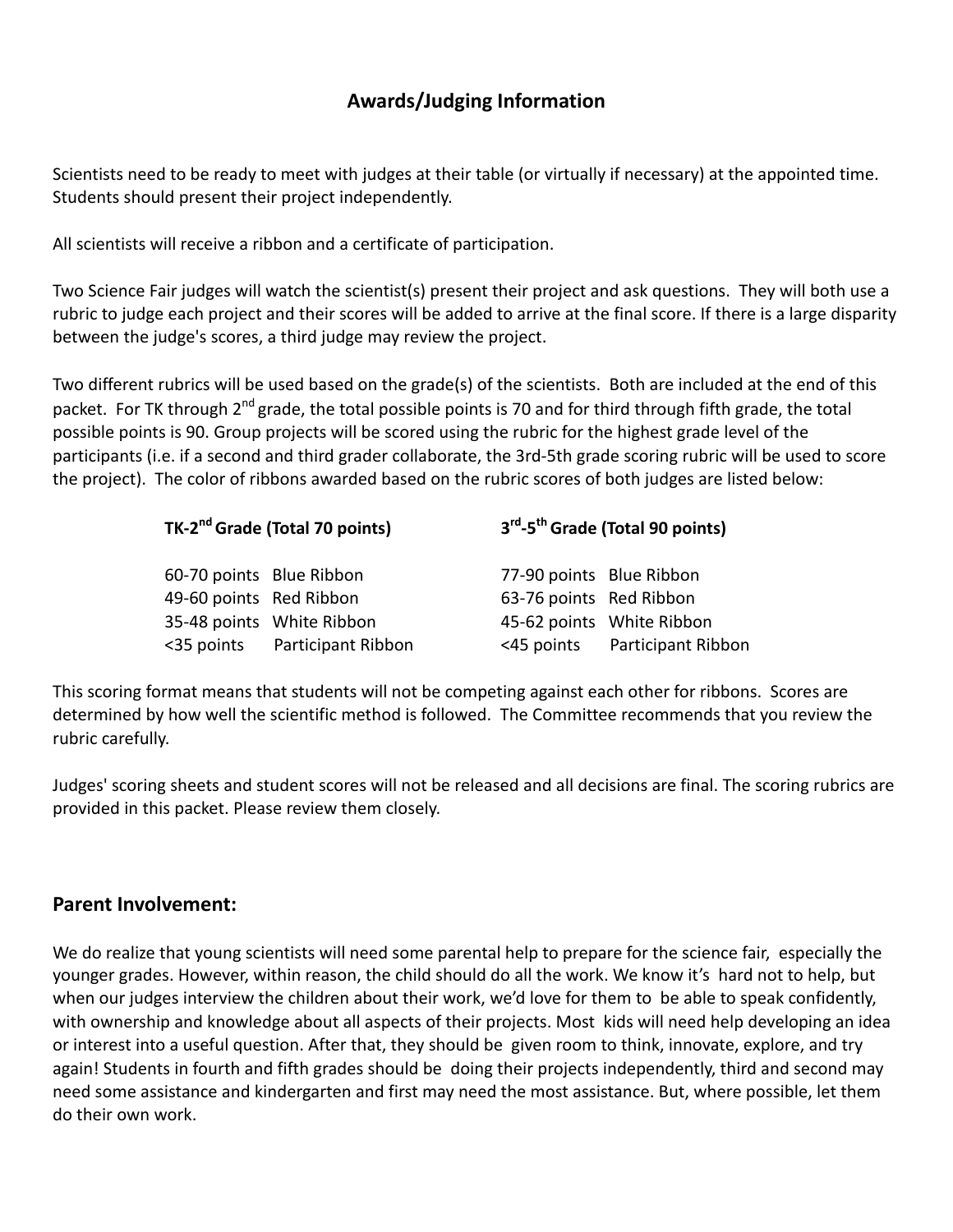### CANYON VIEW ELEMENTARY SCIENCE FAIR **T K – 2<sup>N</sup> <sup>D</sup> G R A D E R U B R I C**

| <b>Criteria</b>                                            | <b>None</b><br>0 | <b>Below</b><br><b>Expectations 2</b>                                                  | <b>Meets Expectations</b><br>4                                                                                                  | <b>Exceeds Expectations 5</b>                                                                                             |
|------------------------------------------------------------|------------------|----------------------------------------------------------------------------------------|---------------------------------------------------------------------------------------------------------------------------------|---------------------------------------------------------------------------------------------------------------------------|
| <b>Testable</b><br>question                                | $\mathbf 0$      | Problem lacks some<br>clarity, is not testable<br>or is not a question                 | Asks a specific<br>measurable cause and<br>effect question and<br>shows clear purpose                                           | The question shows<br>higher thinking skills<br>and exceeds<br>expectations                                               |
| <b>Hypothesis</b>                                          | $\mathbf 0$      | Hypothesis does not<br>state a clear<br>prediction                                     | Predicts a reasonable<br>outcome as a result of a<br>specific investigation                                                     | <b>Exceeds expectations</b><br>and accounts for<br>different variables                                                    |
| <b>Procedure</b>                                           | $\overline{0}$   | Procedure is vague and<br>would be difficult to<br>repeat                              | Procedure is clear and<br>could be easily repeated                                                                              | Exceeds expectations very<br>precise and well thought<br>out                                                              |
| Data/<br><b>Observations</b>                               | $\overline{0}$   | Data not clear or<br>unlabeled                                                         | Data and/or observations<br>are presented clearly                                                                               | <b>Exceeds expectations</b><br>Complex data presented in<br>a highly organized fashion                                    |
| <b>Conclusion</b>                                          | $\mathbf 0$      | Conclusion present but<br>not connected to<br>hypothesis                               | Conclusion is clear and<br>connected to hypothesis                                                                              | Very thorough and<br>includes potential next<br>extensions of project                                                     |
| <b>Display</b><br>Board/<br><b>Digital</b><br>Presentation | $\mathbf 0$      | The components of the<br>scientific method are<br>represented.                         | The project is organized<br>and well represented<br>with at least two of the<br>following; text, charts,<br>graphs, photographs | <b>Exceeds expectations</b><br>Information is clearly<br>presented using a<br>variety of formats                          |
| Presentation                                               | 0                | The student can<br>speak about his or her<br>project but<br>cannot provide<br>details. | The student is able to<br>explain each component<br>of the project clearly and<br>with detail                                   | The student meets<br>expectations AND provides a<br>demonstration or<br>additional format for<br>explaining investigation |